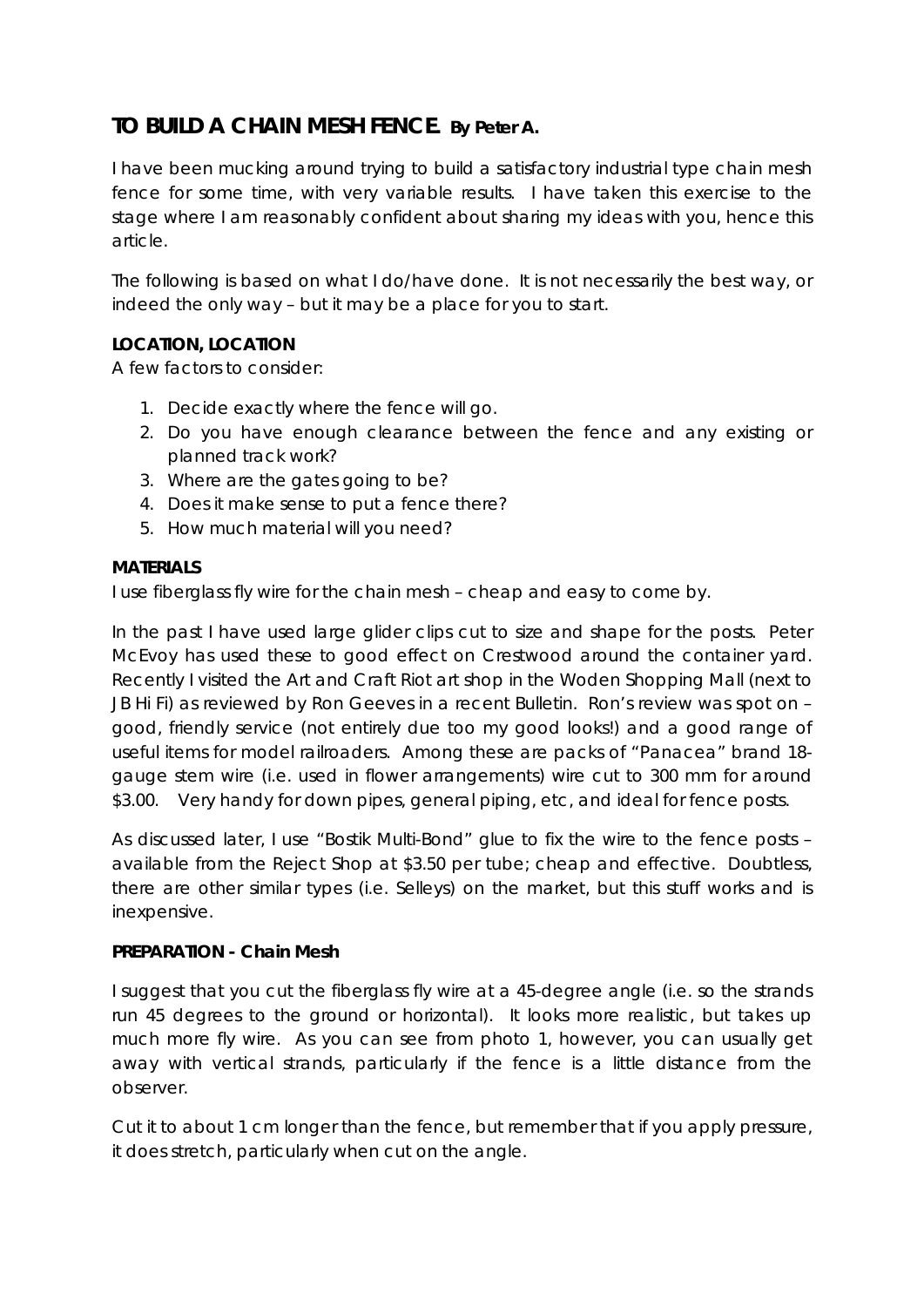#### **PREPARATION - Fence Posts**

The bend in the top of the fence post can be tricky. I use a pair of Kadee pliers (Figure 1) to gently bend the wire at both ends (that way you do two posts at once). Using the pliers gives you a reasonably standard bend of the same length and angle.



**Figure 1. Bending the wire with Kadee pliers.** 

Cut the wire, using wire cutters, old tin snips or pliers. The wire is quite tough and can make a mess of blades not suitable for the purpose. You can also buy small bolt cutters that are excellent for the job. I use a primitive jig (Figure 2) to get the length about the same for each post. They do not have to be identical as you can adjust the height when you put them in the ground.



**Figure 2. Cutting jig for fence posts.**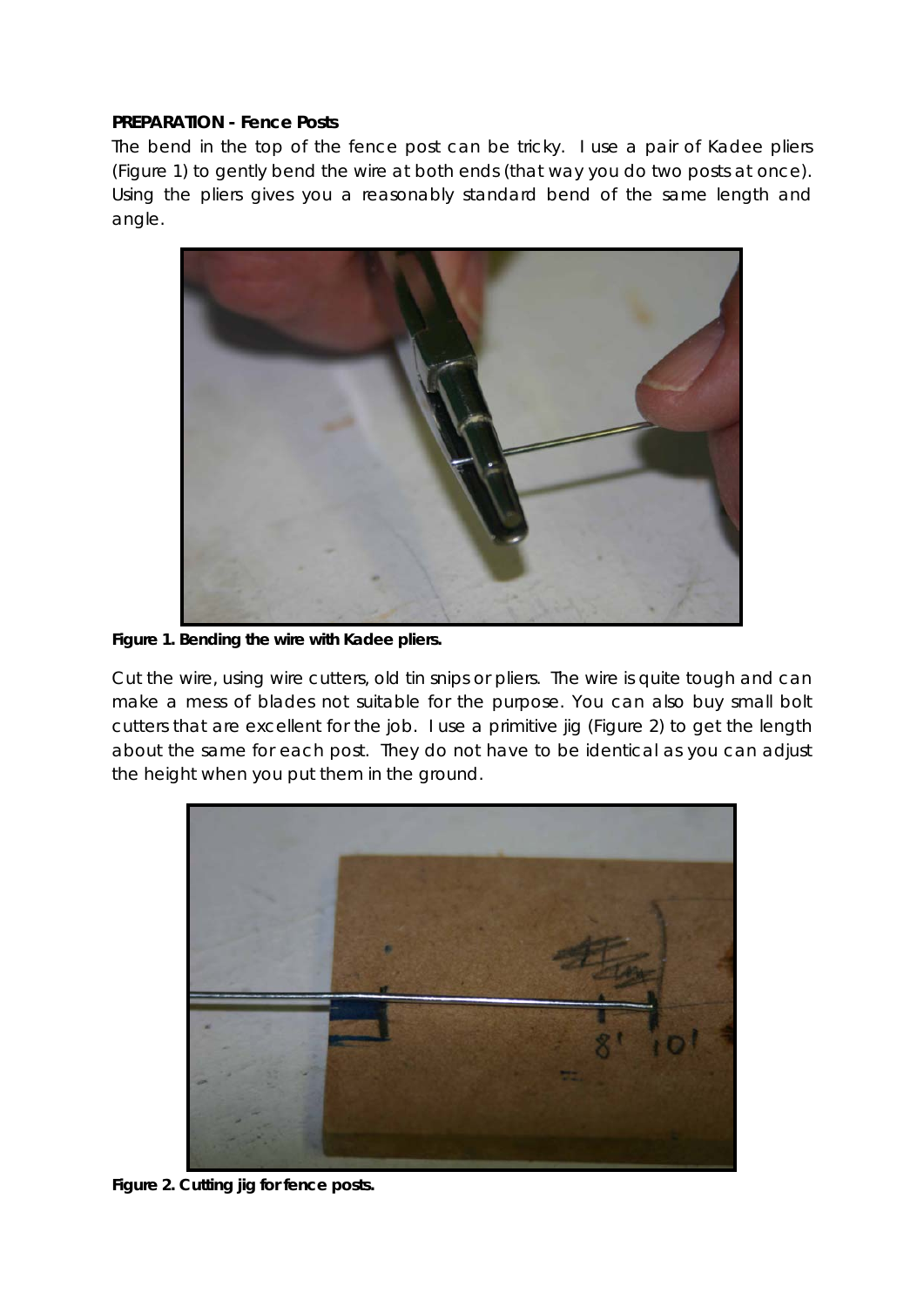Corner posts need to be supported to enable the fencing wire (i.e. the fly wire) to be stretched out so it is tight and stands up. Soldering the supports to the corner posts is the only tricky part of the operation, but if I can do it, so can anyone else. Again, I use a primitive jig to help me with this simple task.

a. Bend a shorter piece of wire into an S shape, but with both ends (i.e. the end to be soldered to the post and the end to be placed in the ground parallel. In the crappy illustration below (Figure 3), the ends have been grossly exaggerated to make the point. The middle section is of course at an angle suitable to the size, etc of the support post



## **Figure 3. Corner post diagram to support the fence.**

b. Use the jig to steady the fence post as you solder the support to it (Figure 4). Don't worry about a neat job – no one will see it – just make sure it is as strong as you can make it.

 $\Box$ 

c. Maybe super glue is an alternative, but I have to confess that I have not tried it. It is generally accepted that solder provides a strong join that can also be "undone" if required.



**Figure 4. Soldering the corner posts.**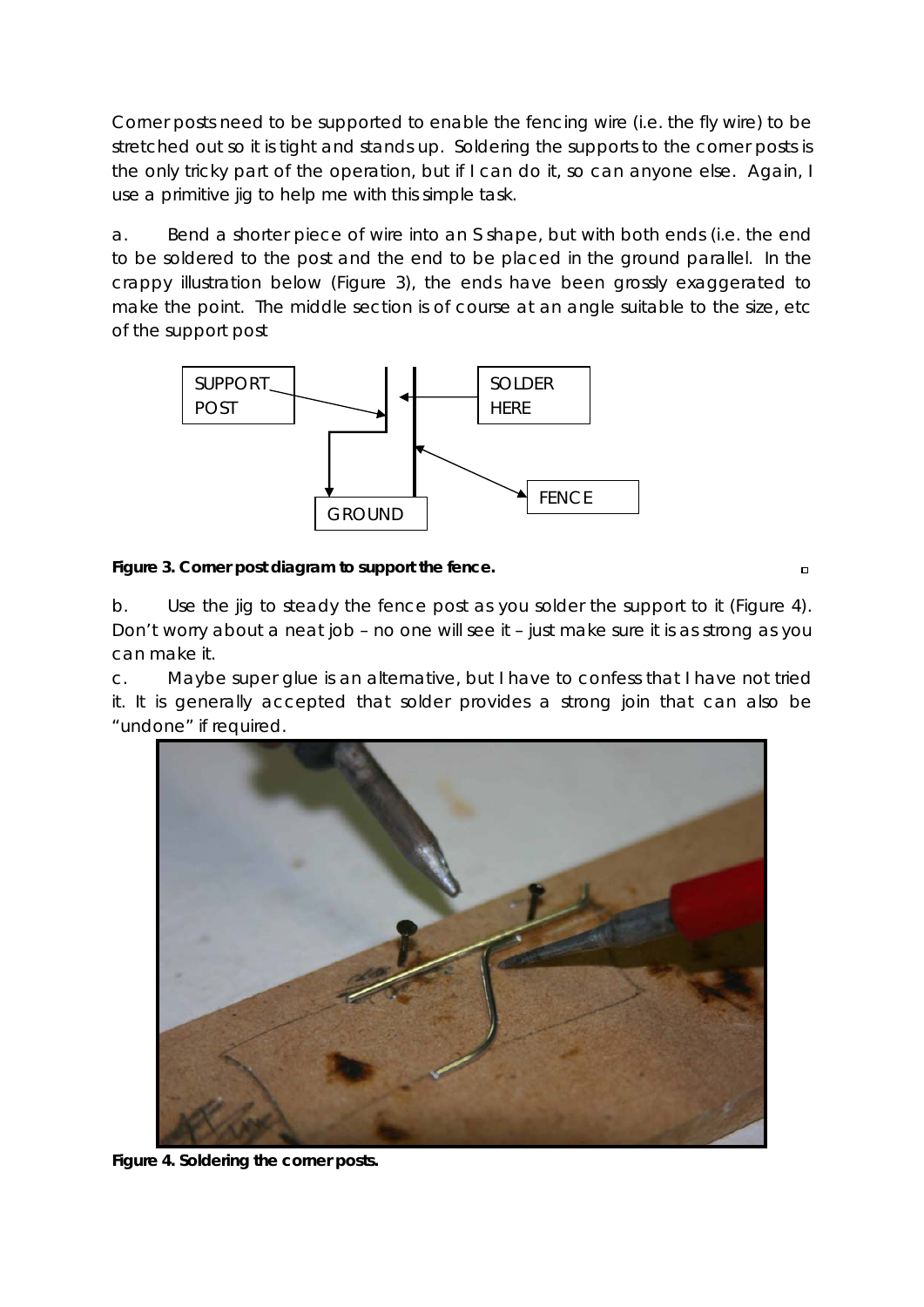## **PLACING THE POSTS IN THE GROUND**

Mark the route of the fence with a pencil line or similar

Mark the position of the posts along the line at whatever intervals seems OK to you. As a general indication, I use 10 HO scale feet or 3-metre intervals.

Drill holes at the marked positions along the line. The drill bit should be slightly larger than the diameter of the wire, to allow for glue.

Place the corner posts first. Dip the bottom of the posts in glue such as the Bostik and place the post in the hole making sure that the posts are as vertical as possible. Use a simple jig, i.e. a piece of wood or plastic notched at the right height, to get the height of the posts uniform and at the height, you want them.

Repeat for all posts – check alignment and heights leave them overnight so the glue can dry properly.

The fly wire should be folded over by about 5mm at one end of the fence, glued to itself and the fence post with Bostik or similar and clamped (Figure 5). Continue down the fence, dripping a bead of glue down each post before you lay the wire on it and finish at the end of the fence in the same manner that you started, making sure that the fly wire is stretched so that it is upright and fits the fence. I use one clamp (or clothes peg) per post - that is usually sufficient, if the fly wire is stretched enough, to ensure a good joint.



**Figure 5. Holding the mesh in place with clamps.**